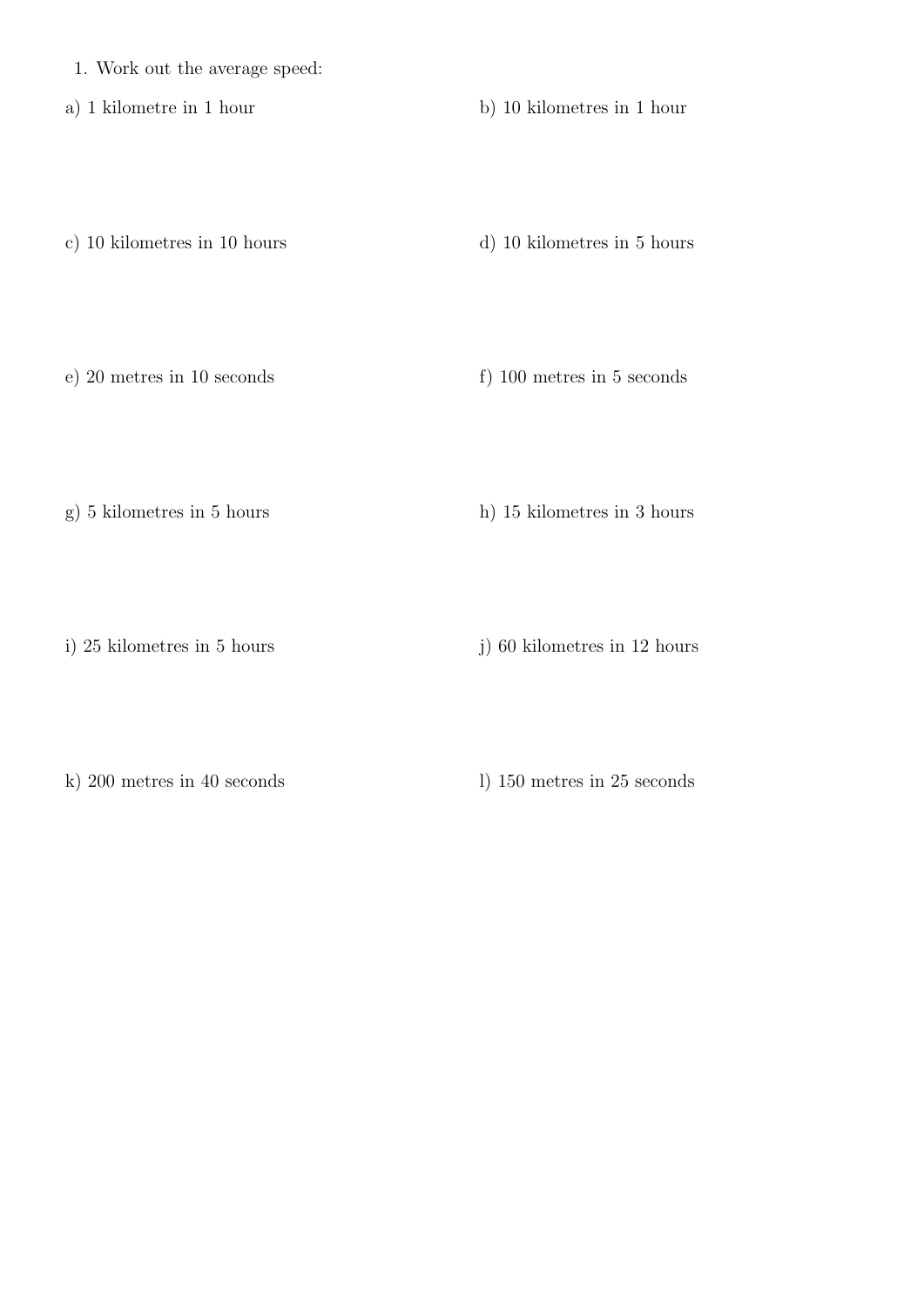- 2. Work out the average speed, giving your answer as a decimal to 3 s.f.:
- a) 3 kilometres in 2 hours b) 15 kilometres in 4 hours
- c) 11 kilometres in 10 hours d) 10 kilometres in 15 hours

- 
- e) 20 metres in 12 seconds f) 104 metres in 20 seconds
- 
- g) 6 kilometres in 5 hours h) 15 kilometres in 8 hours
- 
- i) 25 kilometres in 7 hours j) 50 kilometres in 12 hours
- 
- k) 200 metres in 70 seconds l) 150 metres in 45 seconds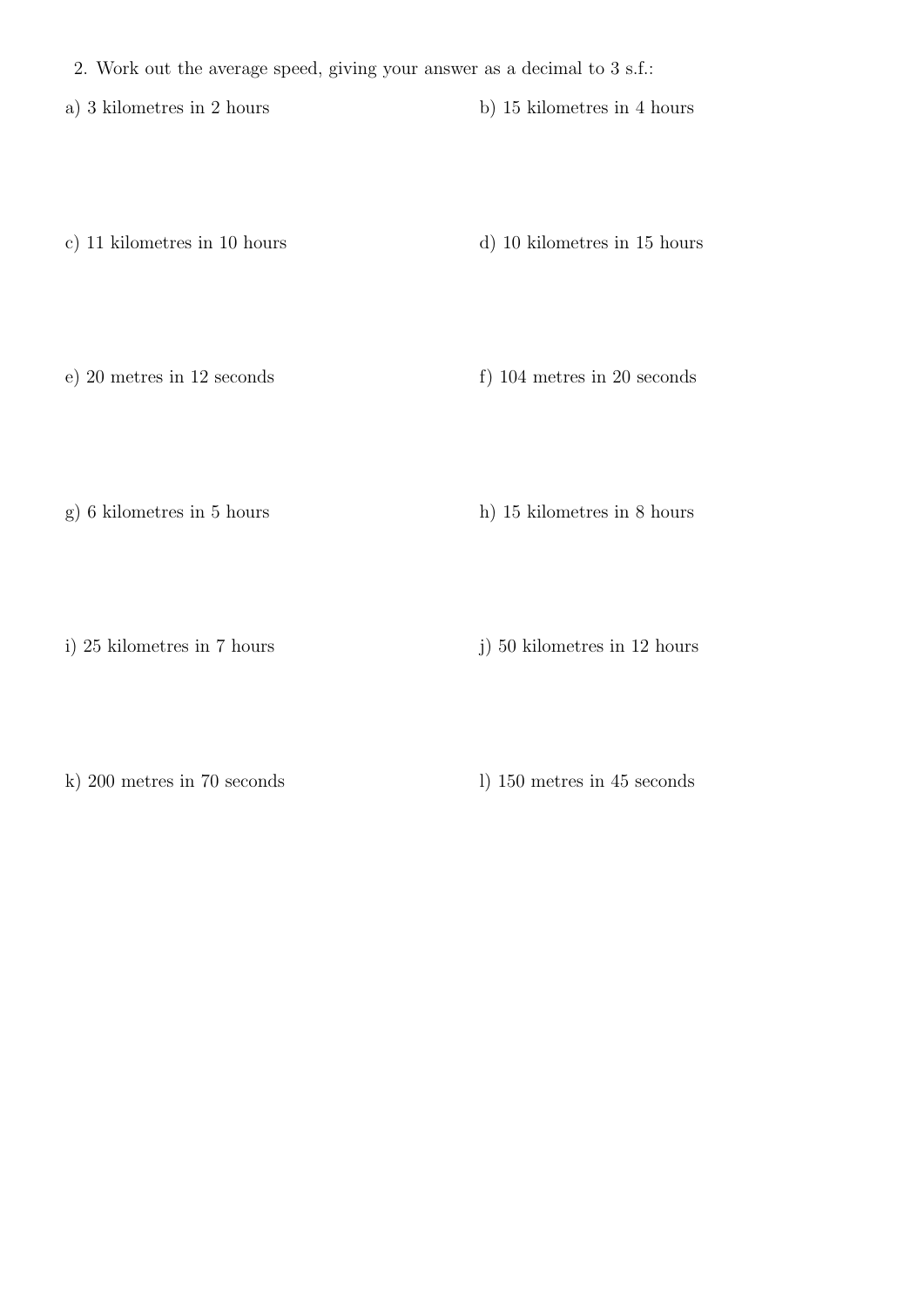3. Work out the distance:

a)  $25km/h$  for 4 hours b)  $15km/h$  for 3 hours

c)  $12km/h$  for 10 hours d)  $75km/h$  for 2 hours

e)  $12m/s$  for 12 seconds f)  $35m/s$  for 20 seconds

g)  $19km/h$  for 4 hours h)  $50km/h$  for 5 hours

i)  $22km/h$  for 10 hours j)  $175km/h$  for 2 hours

k)  $120 \text{m/s}$  for  $12$  seconds l)  $45 \text{m/s}$  for  $20$  seconds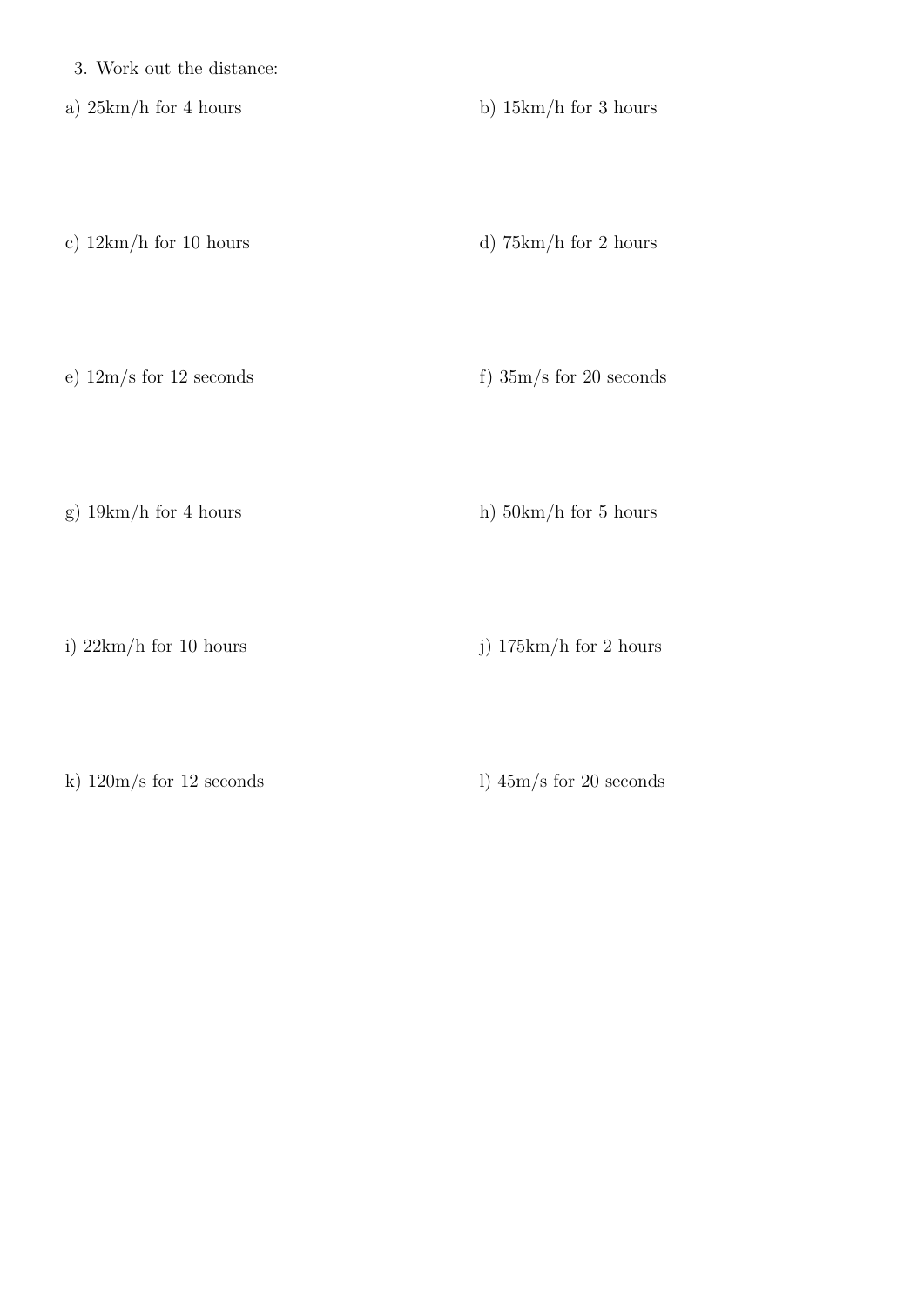4. Work out the time:

a) 40km at 4km/h b) 120km at 60km/h

c) 10m at  $5\text{m/s}$  d) 150m at  $10\text{m/s}$ 

e)  $500 \text{mm}$  at  $25 \text{mm/s}$  f)  $200 \text{cm}$  at  $50 \text{cm/s}$ 

g) 400km at  $4km/h$  h) 12km at  $4km/h$ 

i) 110m at  $5m/s$  j) 50m at  $10m/s$ 

k) 50mm at  $25\text{mm/s}$  l) 1200cm at  $50\text{cm/s}$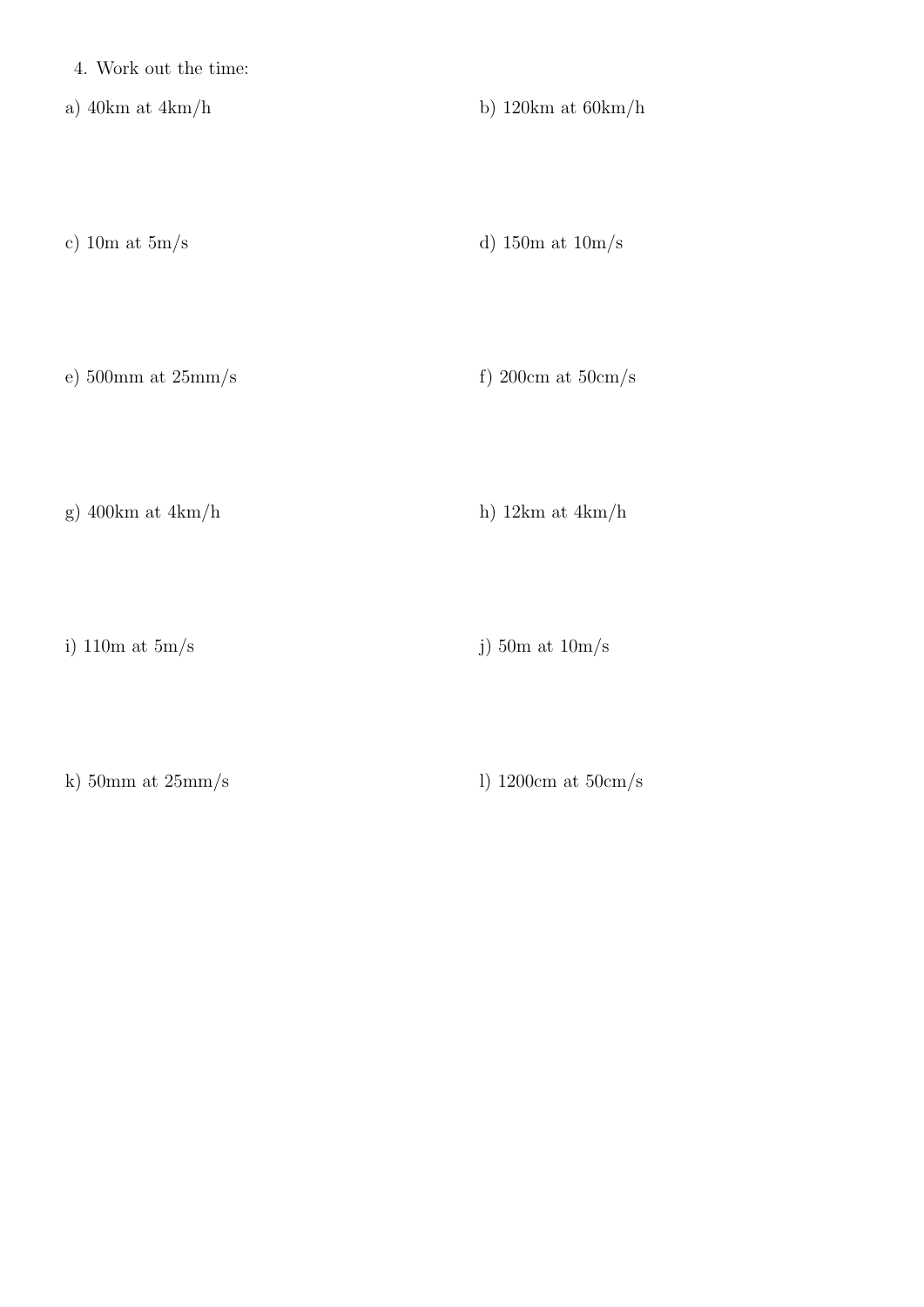|  |  |  | 5. Convert the following amounts of time into seconds: |  |  |  |  |
|--|--|--|--------------------------------------------------------|--|--|--|--|
|--|--|--|--------------------------------------------------------|--|--|--|--|

- a) 1 minute b) 2 minutes
- c) 10 minutes d) 15 minutes
- e) 1 hour f) 2 hours
- g)  $12 \text{ minutes}$  h)  $20 \text{ minutes}$
- i) 8 minutes j) 25 minutes j) 25 minutes i
- k) 10 hours l) 5 hours
	-